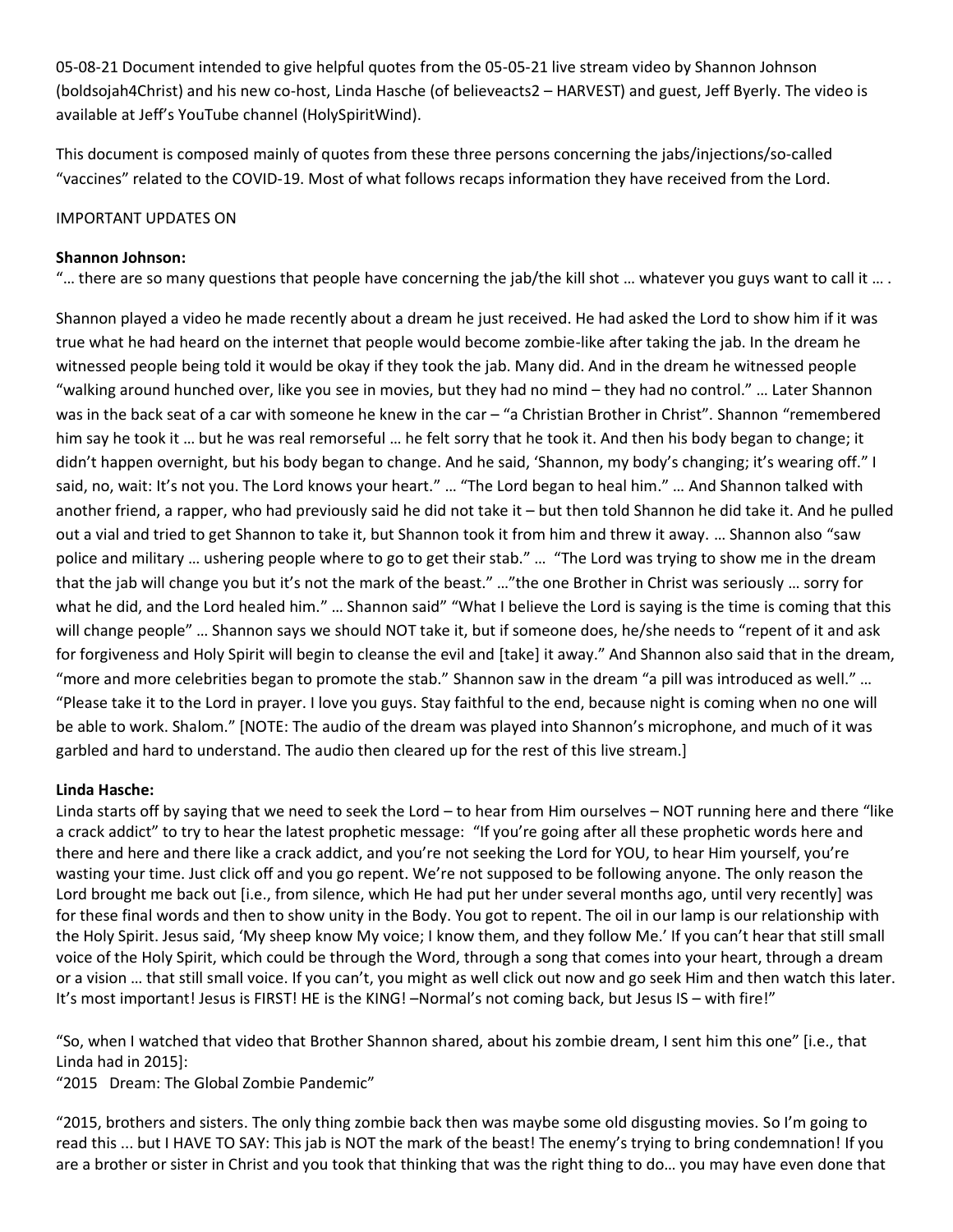because you want to go minister to the elderly in the nursing home… all you have to do is repent! If this really WAS the mark of the beat, you wouldn't care! You would be hating us. You wouldn't feel that grief. And that grief you're feeling is the grief of the Lord that you got caught by satan. Just stop right now. We'll pray."

"Father, I ask that You'll give Your children the courage to turn to You right now and say, 'Forgive me, Father! I didn't know what I was doing. Restore unto me the joy of my salvation! Restore unto me the way You created me, by the blood of Jesus.' And Father, they were attacked in a vicious way down to the core of what You created them. I ask that You amplify the anointing on their life – the power on their life in bringing more souls in because they went through this. Use this as a testimony of Jesus Christ."

"These demonic forces hate us and they're trying to take as many down as they can. This is not the mark. It's part of the best system – it's like when they put that thing in your gums and they're going to pull your teeth out. He's putting that into the body. He's putting it into the hopeless. He's putting it into those that can't even make a decision. The Father is not going to condemn somebody – let's say they're in the last stages of Alzheimer's and they get the jab: They're not going to hell! God loves us! He loves His children more than the best grandma of the year loves her grandkids. – That's like one grain of sand compared to the ocean and sand of the love of the Father. "

"So … anybody that's saying this is condemning you: Stop it! I rebuke you in the Name of Jesus! Go and repent and seek Him for the truth! The enemy is trying to divide us in any way possible. And the love of the Lord is bringing us together regardless of age, race, gender, location on the planet … our brothers and sisters are all over the globe going through this. When the global elite said 'We're all in this together", that's because they all planned the evil together – BUT we are All One in Christ with Love!"

"So, let me tell you about this zombie dream: I had this dream in July, 2014, and I wasn't even released to put it up till 2015. Here it is: I was at my mom and dad's house, where I grew up in St. Louis. There was a man with a large hat and coat across the alleyway. I felt strongly pulled to look at the man's shoes. There was something about them that just didn't seem right; it was sinister. Across the way, this man was leaning over another man's body, but all I could see was the man's body's feet – the man that was on the ground. And both of them were hidden behind a building and a telephone pole. The man that was on the ground – his feet were bare. But I saw the shoes of the evil man. Caution – the next is graphic. But I didn't see it- it's just the Lord gave me understanding – and what I knew was going on was the evil man with the funky shoes was plunging a metal something into the rectum of the man who had bare feet, and that man was dead. Later, I knew some evil people were coming into the house, after they had been inside many places. I ran outside the door, where a horse was waiting for me to escape. I yelled for Zeke, the male cat I had at the time to come outside, and I knew even our animals weren't safe. Several cats came running out the door, including Zeke came over to me. I reached down, scooped him up, put him on the back of the horse. The horse reached around to sniff him, and then we rode off. The scene changed, and I saw people I knew who were under the influence of this evil, which made them turn into something non-human – something zombie-like. "

"I need to stop now. You know all those poles that have those things that are going all over, that are supposed to be for this. There's something about that the frequency will impact the nano-bots that are … [Shannon mentions 5G] … there's something in there these microscopic robots, when the frequency hits, that's going to pass the blood-brain barrier … and that's what's coming."

"I saw this man that I knew, Mr. N, who had ruined evil. And Mr. N was a Christian in reality, and I knew him in reality, and he was in this dream. I was aware that when I started praying in the Spirit out loud that it would deprogram people … Wow; I'm just understanding now: that goes with the nano-bots and the frequency. It's like the programmed people would turn any other human into something evil like themselves, if they found them anywhere. So I started praying out loud in the Spirit, and Mr. N became himself again.  $-1$  wasn't even next to him. I was praying for him from a distance. Our prayers go right to the Throne Room – so keep praying for people you know that took these jabs. Prayers work. Many others were walking the street, looking for non-programmed people program."

"Think about what's going on now."

"There was no place to safely walk around in public places. I had to stay hidden."

"We're hidden in Christ."

"At one point a lady had something she wanted me to look at, but I had to hold it up to my eyelike a camera …" – "and to this day, I really don't know what that is." "I knew if I did that I would be programmed, so in order not to be programmed, I held it up but closed my eye. I noticed another pair of sandals on somebody which were very different from what programmed people were wearing. That person wearing the sandals was safe and was not evil, had not been programmed. There were very few people who had not been programmed. And I was on the run and at one point ended up at what may have been a grain silo, while trying to escape."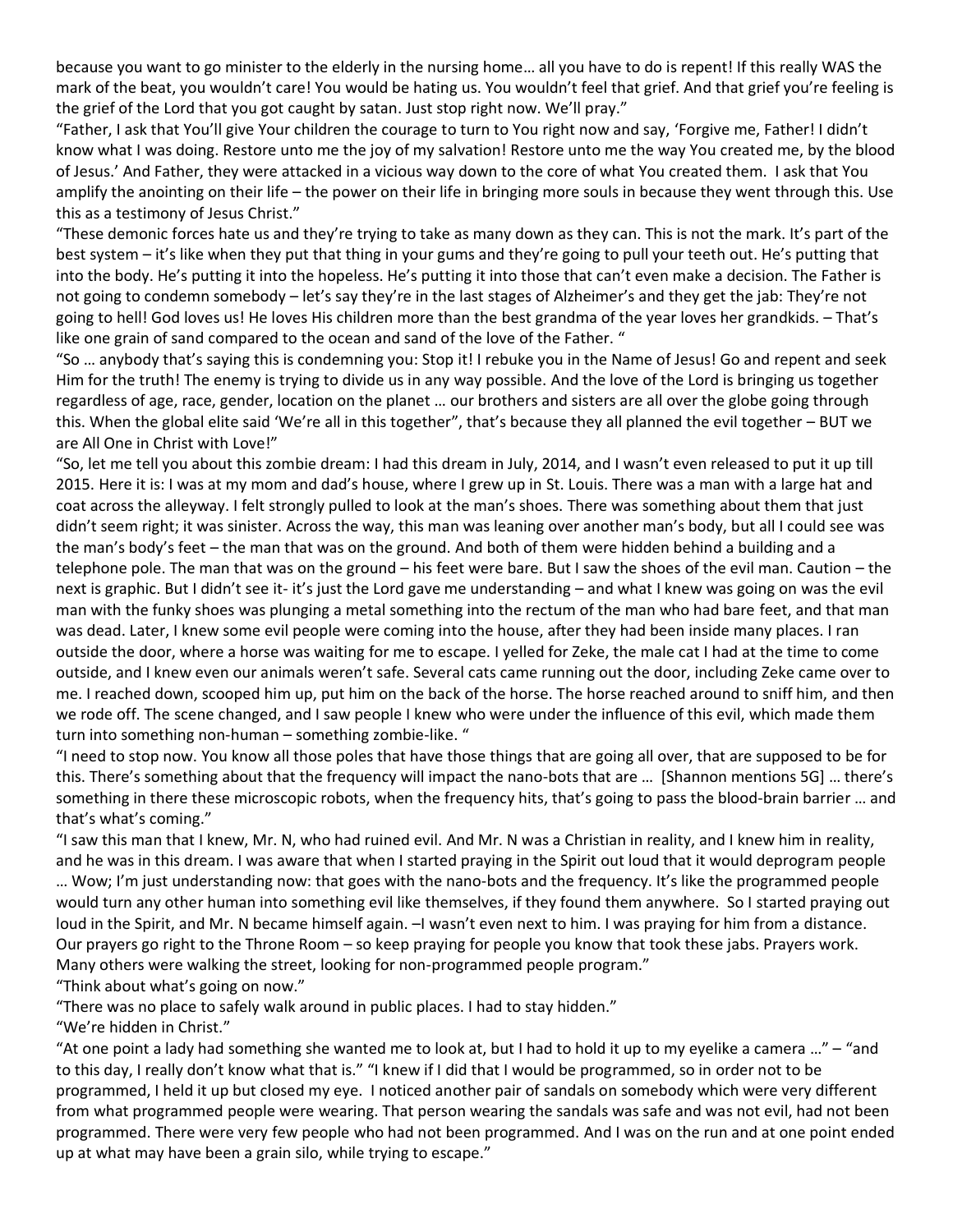"I need to stop here. The dream was in 2014. Fast forward to the end of 2016: I'm being driven up to the farm property by my husband, and I look and there's a grain silo … I'm going, man, that looks just like the one in the dream. The next day when it was light I went out. It was an empty grain silo just like the dream. There was another one that was full. I'm like, oh, man, Lord, please make me not have to go in there; there's like pigeon poop and all kinds of nastiness in there. But anyway, that was the Holy Spirit letting me know this is real; this is coming. I'm still hoping I don't have to hide in that grain silo. Although I had escaped, I had to stay on alert because most people were programmed … and this goes back to, we have to have the Holy Spirit. He will lead and guide us. We don't want to be somewhere that's going to be detrimental to us. –You might have one route you go to work, and the Father will lead you in another route. You might like a certain grocery store, and He'll go, 'STOP – don't go'. We have to have that still small voice of the Holy Spirit. –You can't buy that. You can't sell it. It's your relationship."

### "Okay. Interpretation: "

"When I had this dream, upon awakening, I noted the time was 4:11 AM. 4-1-1 is the number you call for Information in Kansas City. The Holy Spirit is giving us information to warn us to stand strong on the Word, for that is the Sword of the Spirit. Be clean in your relationship, your walk with Jesus. Have no unforgiveness in your heart, for that is a doorway for the demonic hordes to attack you. We must understand our authority in Christ, for the power of the Holy Spirit given to all believers and followers of Jesus. I believe what is coming will be a demonically charged pandemic that will be highly contagious to both humans and animals. This will impact both the physical and spiritual aspects of a person or animal that will allow them to be oppressed and/or possessed by demons. Listen, the healing power of the Holy Spirit, through the prayers of the true believers and followers of Jesus WILL heal and deliver people, as well as animals, from the illness/mind control associated with the demonic pandemic. What will be vital will be to follow the leading of the Holy Spirit in all areas, for the demonized people will be seeking out Christians to destroy them. BUT FEAR NOT! Who needs a face shield when Jesus is our Shield! He's our Shield, our Salvation. He is a very present help in trouble. We will call upon the Name of the Lord, and He will deliver us from all evil. Stand up, stand up for Jesus, ye soldiers of the cross. –You took the jab? Oh, you took a hit. It would be like you were a soldier on the battlefield and you got shot. Hey, you got shot twice. Hey, call out to the Master Healer, Kingdom Redeemer! Forgive me, cleanse me, heal me, and empower me to go forth and bring forth the souls into the Kingdom of Heaven for such a time as this."

"Now, for anybody … I'm going to have to spell this out, because if I say it, it might be zapped: d-e-a-g-e-l.com. D-e-a-g-el.com. Back in – and this was from 2015 – the 2017 U.S. population was 321,000,000. In 2019 it was 333,000,000. 3-3-3: that's illuminati satanic right there. –They've taken this website down; the website's there, but it doesn't give you the projection. So you can see that is from a website, and they projected population for 2025 for the U.S. – if I can get it there – look: 61,000,000. How do you think they're going to do that? This is just a part of it; there's a lot coming. But don't let this stop you! You got ... you had your legs knocked off underneath you; you were doing things with a right heart. The Master, Creator, Redeemer, your King and your Friend will heal you. Repent. Turn to Jesus. He will heal you." "Um … I think that's all I need to say. DON'T TAKE IT! IF YOU USE WHAT I SAID AND SAY, 'Oh, that's not the mark of the beast. I'm going to go take it anyway. She said it's going to be okay anyway.' YOU ARE IN REBELLION, WHICH IS A SIN OF WITCHCRAFT, 'CAUSE YOU HAVE THE TRUTH, AND YOU'RE TURNING YOUR BACK ON THE TRUTH. WOE TO YOU! FATHER REBUKE YOU! GET ON YOUR KNEES AND REPENT FOR THAT REBELLION … REBELLION … REBELLION! AND IF YOU BLAME ME, WOE TO YOU! – FALSE ACCUSER! -- YOU WILL BE JUDGED SEVERELY, UNLESS YOU REPENT. WE HAVE TO TAKE RESPONSIBILITY FOR OUR ACTIONS, FOR OUR BEHAVIOR. WE HAVE TO REPENT WHERE WE'VE SINNED, AND WE HAVE TO FORGIVE THOSE WHO HAVE SINNED AGAINST US – AND PRAY FOR THEM! JESUS DIED FOR THEM! –ALL WE HAVE TO DO IS PRAY; **HE DIED!"**

"Anyway, Jeff, I'm turning it over to you. In Jesus Name, amen."

## **Jeff Byerly:**

"All I want to say is, Linda, I agree with you one-hundred percent." …

"… the' KILL SHOT': --That's what the Lord told me to call it; that's what I'm going to call it. Um … that's exactly what it does to you: it KILLS you. – Plain and simple. –It might not be one hour after you take it, or a day, or a week, or a month … maybe even a year. – Maybe you'll have more than that. It is injecting DEATH into your body. Plain and simple. Our bodies are supposed to be temples of the Holy Spirit. And when you do something … BLATANTLY … it's like putting a gun to your head and pulling the trigger. Boom."

"Now, this person [i.e., he is referring to an example he gave of a person he mentioned who heard that the kill shot is NOT the mark of the beast, because the Bible shows us the mark of the beast will be in or on the right hand and/or the